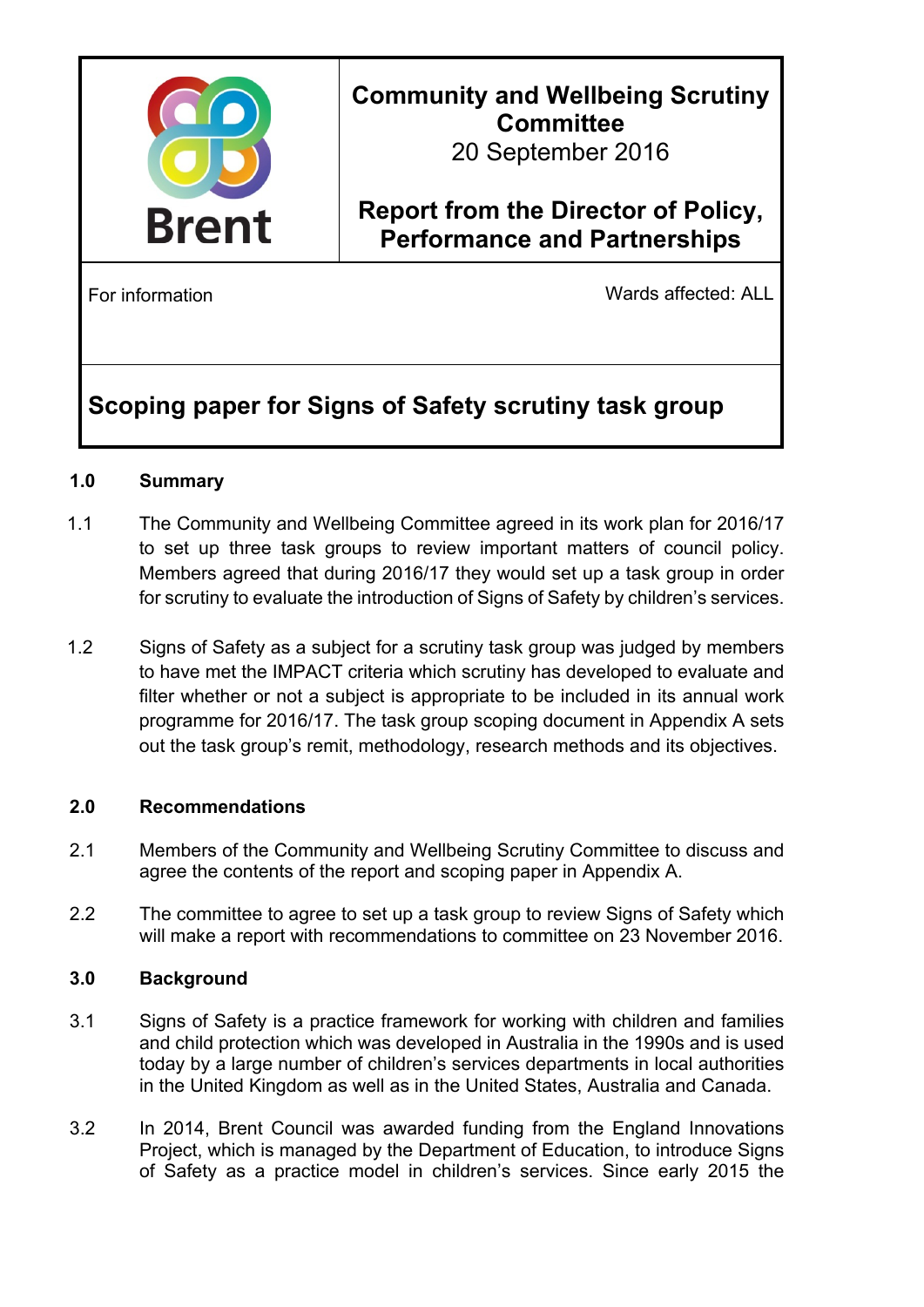- 3.3 Participation in the England Innovations Project and introduction of Signs of Safety is a corporate priority for Brent Council. It is identified in the Corporate Plan 2015 as a key priority, and a commitment to the effective implementation of Signs of Safety was signed by the Chief Executive and Council Leader in 2015.
- 3.4 Ofsted in 2015 made its own recommendations for scrutiny at Brent Council. The inspectors' view was that that the work programme in 2015/16 had not sufficiently addressed children's social care and scrutiny had made little impact.

#### **4.0 Detail**

- 4.1 The focus of the task group in gathering evidence be on qualitative face-to-face interviews with practitioners and officers as well as looking at quantitative data.
- 4.2 The scope of the enquiry by the scrutiny task group are limited to its terms of reference. These are:
	- review and comment on specific challenges to the effective implementation of Signs of Safety
	- compare implementation in Brent with implementation in the nine other local authorities which are part of the England Innovations Project
	- reflect on the experiences of front-line social workers, families and children in working with Signs of Safety
	- highlight areas of good practice and any issues of concern
	- examine the budgetary implications for successful implementation of Signs of Safety
	- evaluate realistically the depth as well as the scale of implementing Signs of Safety
	- assess the extent to which the model is being implemented in terms alignment of policies and procedures, quality assurance, workforce training, and research
	- evaluate the commitment of the officer and political leadership to Signs of Safety.
- 4.3 The chair of task group is Councillor Aisha Hoda-Benn. The other members of the task group are Councillor Shama Tatler, Councillor Bhawanji Chohan, Councillor Suresh Kansagra, and Councillor Dr Amer Aghha.

### **5.0 Financial Implications**

- 5.1 There are no immediate financial implications arising from this report.
- **6.0 Legal Implications**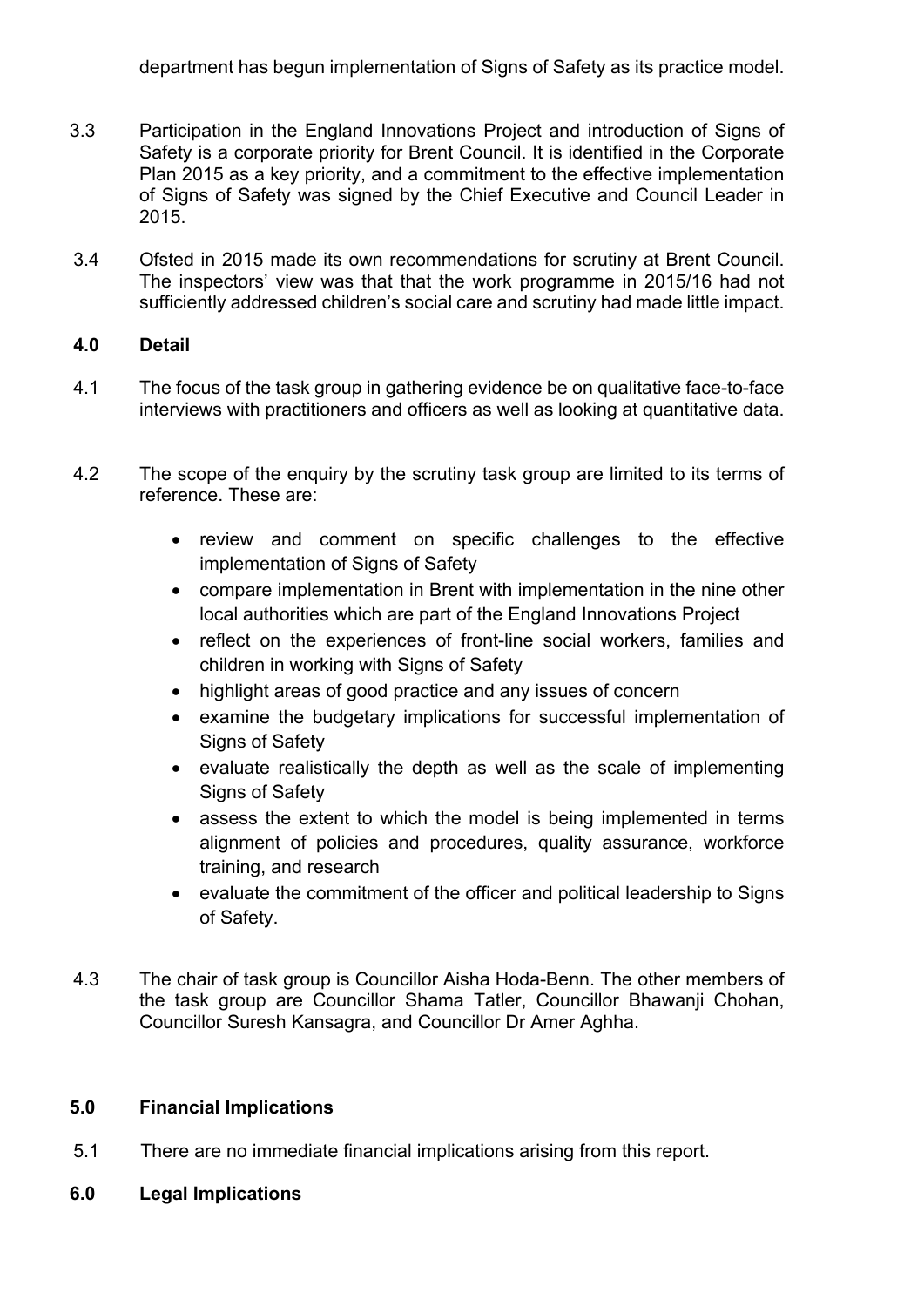There are no legal implications arising from this report.

### **7.0 Diversity Implications**

7.1 There are no diversity implications immediately arising from this report.

### **Contact Officers**

Pascoe Sawyers Head of Policy and Partnerships Chief Executive's Department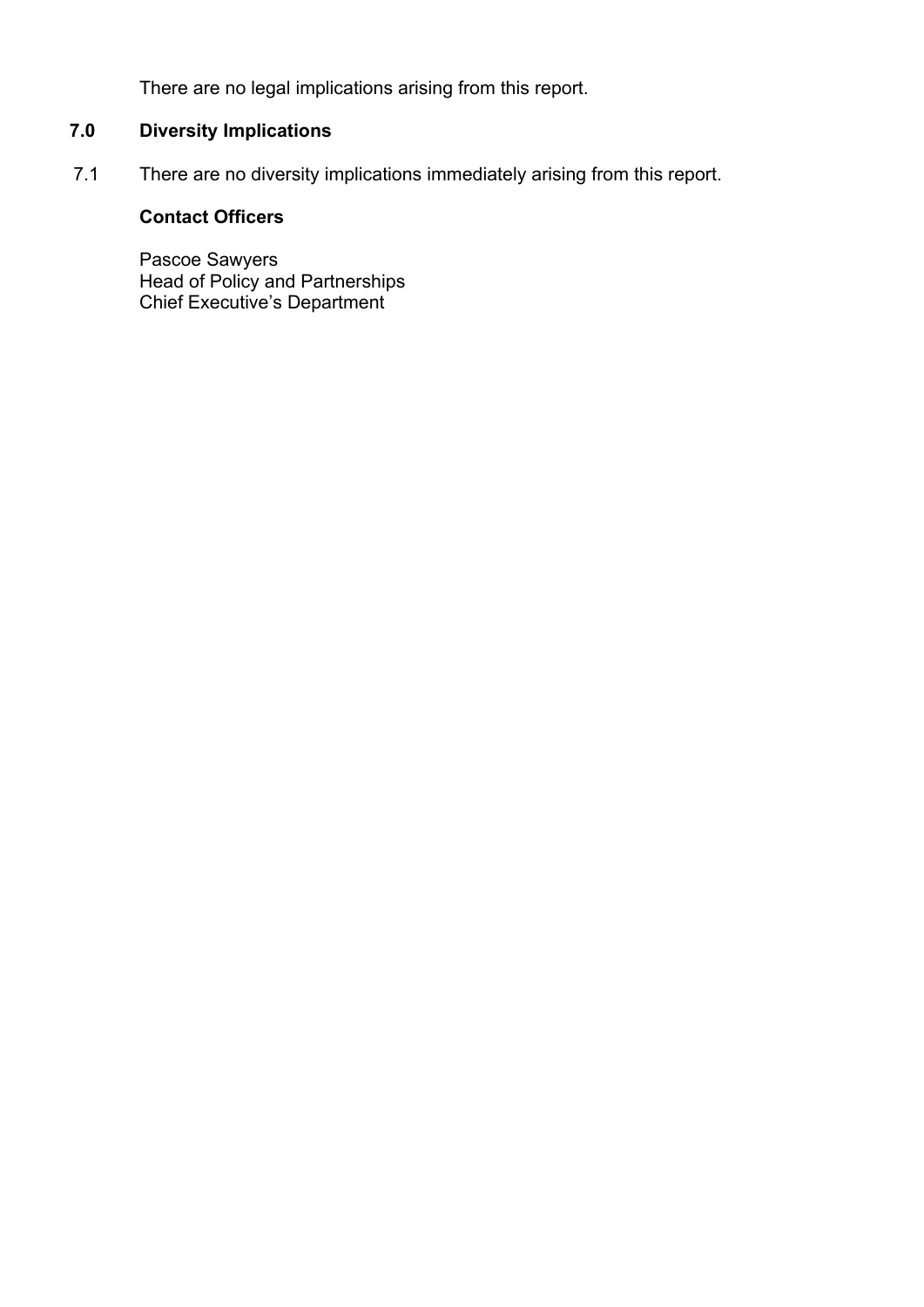

### **Community and Wellbeing Scrutiny Committee Signs of Safety in Brent, Scope for Scrutiny Task Group**

### **1. Subject**

Signs of Safety was first developed in Australia in the 1990s for social workers as a practice framework for working with children and families and child protection. Since the 1990s it has been adopted by at least 30 local authorities in the United Kingdom as well as children's social care departments in the United States and Canada. <sup>1</sup> The approach of Signs of Safety puts the family at the centre and aims to develop its own strengths and resources to enhance safety for children who have suffered or are at risk. It has its own tools, principles and processes for working with children and families effectively. 2

Brent Council's children's services first introduced Signs of Safety in 2012; however, it was not widely adopted as social work practice in the department. In October 2014, Brent and nine other local authorities were awarded funding from the England Innovations Project, supported by the Department for Education, to introduce Signs of Safety as their practice framework, which Brent started in early 2015.

As part of the England Innovations Project, Brent Council is working with the child protection consultants Professor Eileen Munro, Andrew Turnell and Terry Murphy, who are leading practitioners and authors of the model.

To introduce Signs of Safety, Brent has co-ordinated its policy and procedures for working with children and families within this new framework, and has set out to train staff who work with families from the service 'front door' through to those involved in child protection case conferences. It has also trained staff from all sections of the department, including those in the leadership team, and has given more extensive training to 115 practice leaders from different teams so that the introduction of Signs of Safety can be more sustained by the department in the long-term. In addition, new staff to the department are trained in the model.

The central objective has been to redesign fundamentally the existing system so that a high-quality practice in Signs of Safety is introduced.

<sup>1</sup> Munro, Turnell and Murphy, 'Transforming Children's Services with Signs of Safety Practice at the Centre', August 2014, p.15

 $2$  lbid p.3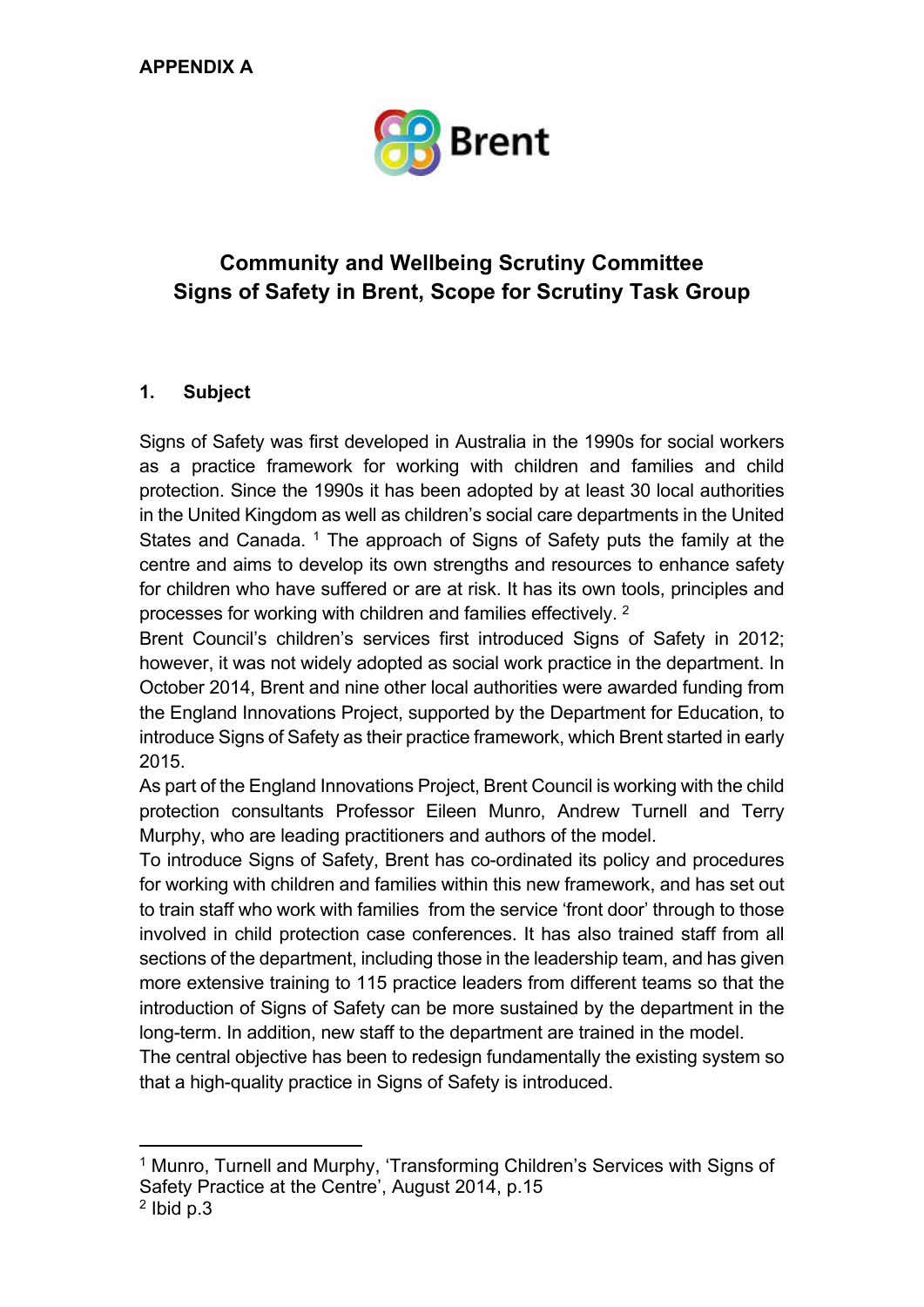### **2. Rationale**

The implementation of Signs of Safety as a framework for working with children and families is an important priority for the children's services department at Brent Council. Participation in the England Innovations Project was identified as a key activity in the 2015 Corporate Plan to improve the quality of social work practice, and a commitment to the effective implementation of the framework was signed by the Council Leader and the local authority's chief executive. <sup>3</sup> Since early 2015 the department has invested resources through the project in training and changing its procedures and policies so they are aligned with Signs of Safety. As this implementation started more than a year ago it is timely to have a review by scrutiny members.

Ofsted observed consistently in an inspection last year that when Signs of Safety was used, it had made a significant difference to how well social workers work with children.

For example, Ofsted noted that:

#### **"Where social workers and other professionals use this approach, assessments of children's needs contain fuller information, better analysis and a stronger focus on children's wishes and feelings. This leads to plans and the services that meet children's needs." <sup>4</sup>**

Ofsted's inspectors saw that Signs of Safety was being used in children's centres where family support workers receive case supervision from the Early Help team using the model as well as in the Brent Family Front Door, core groups and case conferences. However, in 2015 it was neither being used uniformly by staff across the department nor fully embedded in all practice when interacting with children and families who they work with. 5

Ofsted also recommended that scrutiny at Brent Council should focus more on children's social care and be challenging in a way that contributes to the improvement of services. The inspectors' view was that scrutiny's work programme for 2015/16 had covered education, health and early years, but gave too little consideration to children's welfare and safeguarding, and it was not possible to see what impact scrutiny had made. <sup>6</sup> By incorporating a review of the implementation of Signs of Safety the new Community and Wellbeing Scrutiny Committee will be addressing this gap and ensure oversight by scrutiny is maintained.

### **3. Outcomes**

<sup>4</sup> Ofsted, Inspection of services for children in need of help and protection, children looked after and care leavers, 30 November 2015, p28

<sup>3</sup> Brent Corporate Plan 2015-16, p36

<sup>5</sup> Ibid pp.11-14

<sup>6</sup> Ibid pp.7-30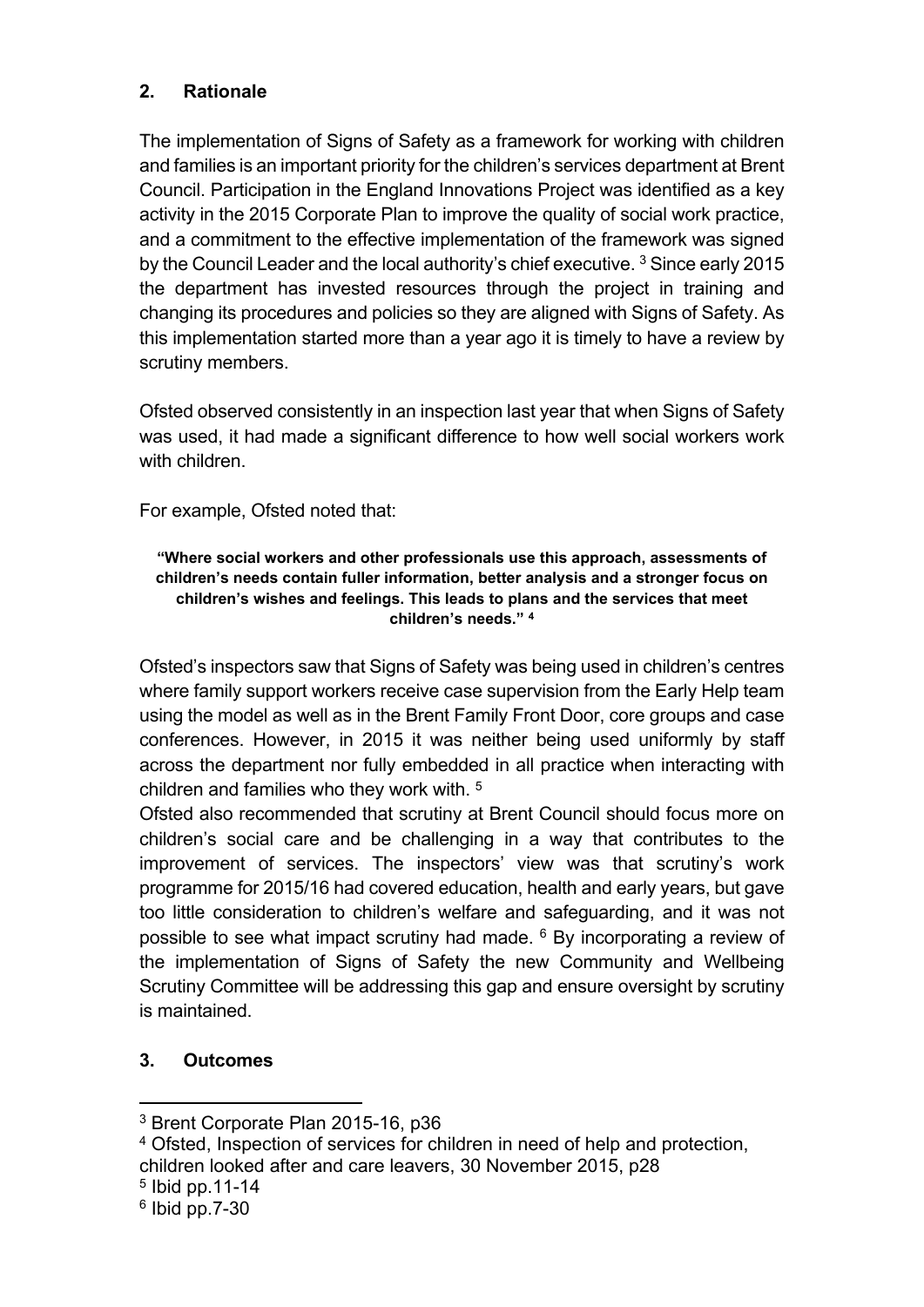The task group's objective is to develop up to ten recommendations which are clear and directive and based on a rigorous challenge and supported by detailed evidence. Rather than carry out a policy review, which may result in very little change, the task group will make recommendations which can then by implemented by the Cabinet. The scrutiny task group will provide its own perspective on the introduction of Signs of Safety which may be different to that of social work practitioners, senior officers and Brent's Cabinet, and will be questioning about the implementation of the practice model to date.

### **4. Methodology**

The task group will gather qualitative and quantitative evidence to develop its recommendations. In particular, the task group will do a series of face-to-face interviews with those who are implementing Signs of Safety or are affected by this approach.

They can include:

- **front-line social workers**
- **family and children who social workers work with**
- heads of service
- **Strategic Director of Children's Services**
- **EXEC** Cabinet Member for Children and Young People
- **EXEC** academics and policy experts on Signs of Safety.

It can also talk to representatives of partner organisations who children's services work with such as Barnado's, NHS, or Brent Police.

The task group will also be able to review internal audit documentation regarding the impact of the Signs of Safety approach undertaken within the department.

The task group will also request quantitative information to inform its work and better understand the introduction of Signs of Safety. This could include:

- the number of families and children supported by Early Help
- the number of families and children supported by Child Protection plans or Child in Need plans
- social worker numbers and staff turnover
- the ratio of agency or interim to permanent staff.

It will also draw on wider research into Signs of Safety such as that carried out by

King's College and the LSE as well as recent national developments.

### **5. Timescale**